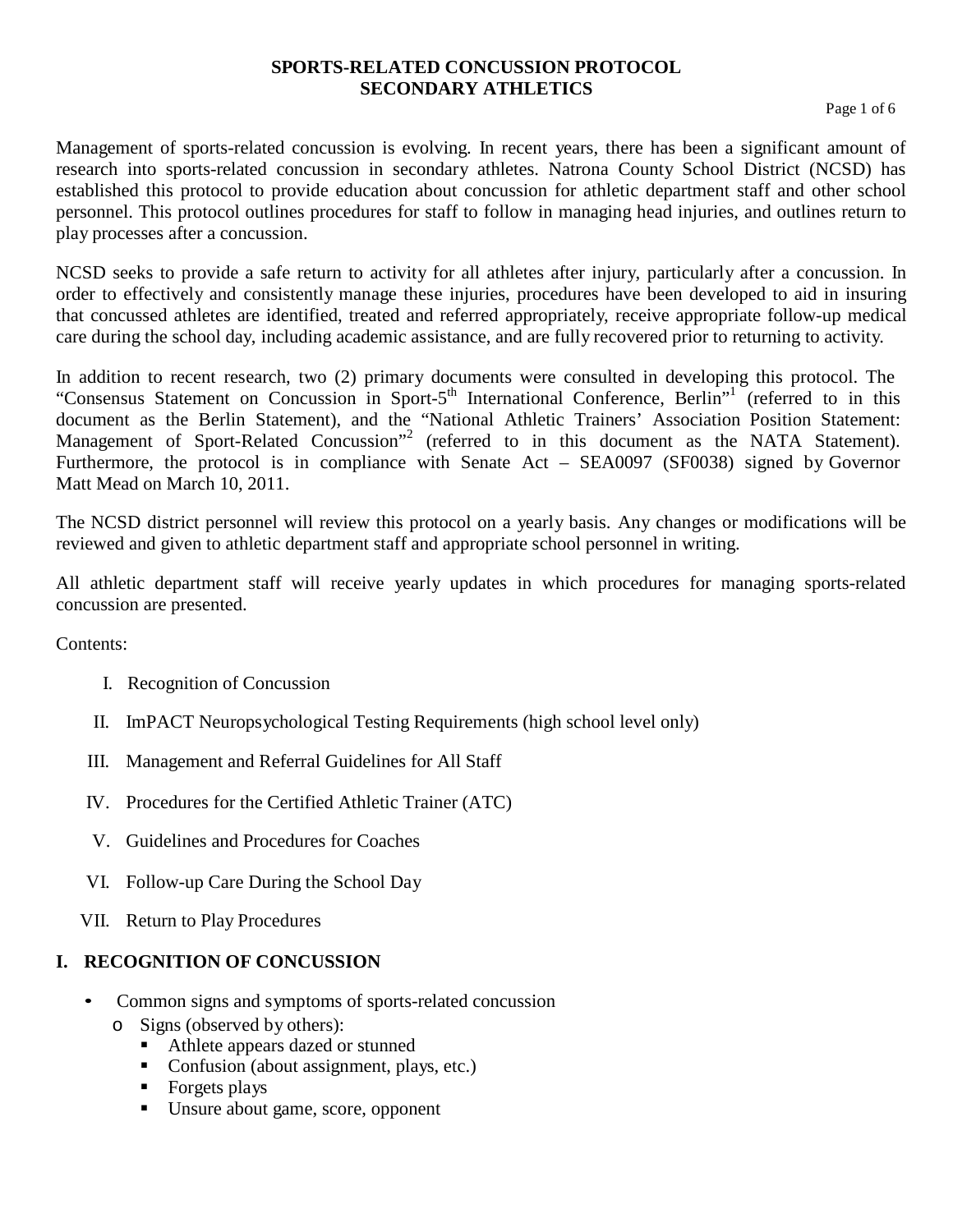- **Moves clumsily (altered coordination)**
- Balance problems
- **Personality change**
- Responds slowly to questions
- Forgets events prior to hit
- Forgets events after the hit
- Loss of consciousness (any duration)
- o Symptoms (reported by athlete):
	- Headache
	- **Fatigue**
	- Nausea or vomiting
	- Double vision, blurry vision
	- Sensitive to light or noise
	- $\blacksquare$  Feels sluggish
	- **Feels** "foggy"
	- Problems concentrating
	- Problems remembering
- o These signs and symptoms are indicative of probable concussion. Other causes for symptoms should also be considered.
- Cognitive impairment (altered or diminished cognitive function)
	- o General cognitive status can be determined by simple sideline cognitive testing
		- The ATC may utilize SCAT (Sports Concussion Assessment Tool)<sup>3</sup>, SAC, sideline ImPACT, or other standard tool for sideline cognitive testing. High School level only
		- Coaches should use sideline cards

## **II. ImPACT NEUROPSYCHOLOGICAL TESTING REQUIREMENTS (HIGH SCHOOL LEVEL ONLY)**

- ImPACT (Immediate Post-Concussion Assessment and Cognitive Testing) is a research-based software tool utilized to evaluate recovery after concussion
	- o It was developed at the University of Pittsburgh Medical Center (UPMC)
	- o ImPACT evaluates multiple aspects of neurocognitive function, including memory, attention, brain processing speed, reaction time, and post-concussion symptoms
	- o Neuropsychological testing is utilized to help determine recovery after concussion
- All athletes participating in contact/collision sports at NCSD are required to take a baseline ImPACT test prior to participation in sports in NCSD
	- o All contact/collision athletes will view a video presentation entitled: "Heads Up: Concussion in High School Sports," prior to taking the baseline test
	- o Contact/collision may include but are not limited to football, volleyball, skiing, wrestling, cheerleading, basketball, soccer, diving, and pole vaulting

## **III.MANAGEMENT AND REFERRAL GUIDELINES FOR ALL STAFF**

- Suggested Guidelines for Management of Sports-Related Concussion<sup>4</sup>
	- o Any athlete with a witnessed loss of consciousness (LOC) of any duration should be evaluated and proper medical referrals made; which may include spine boarding and or transportation via emergency vehicle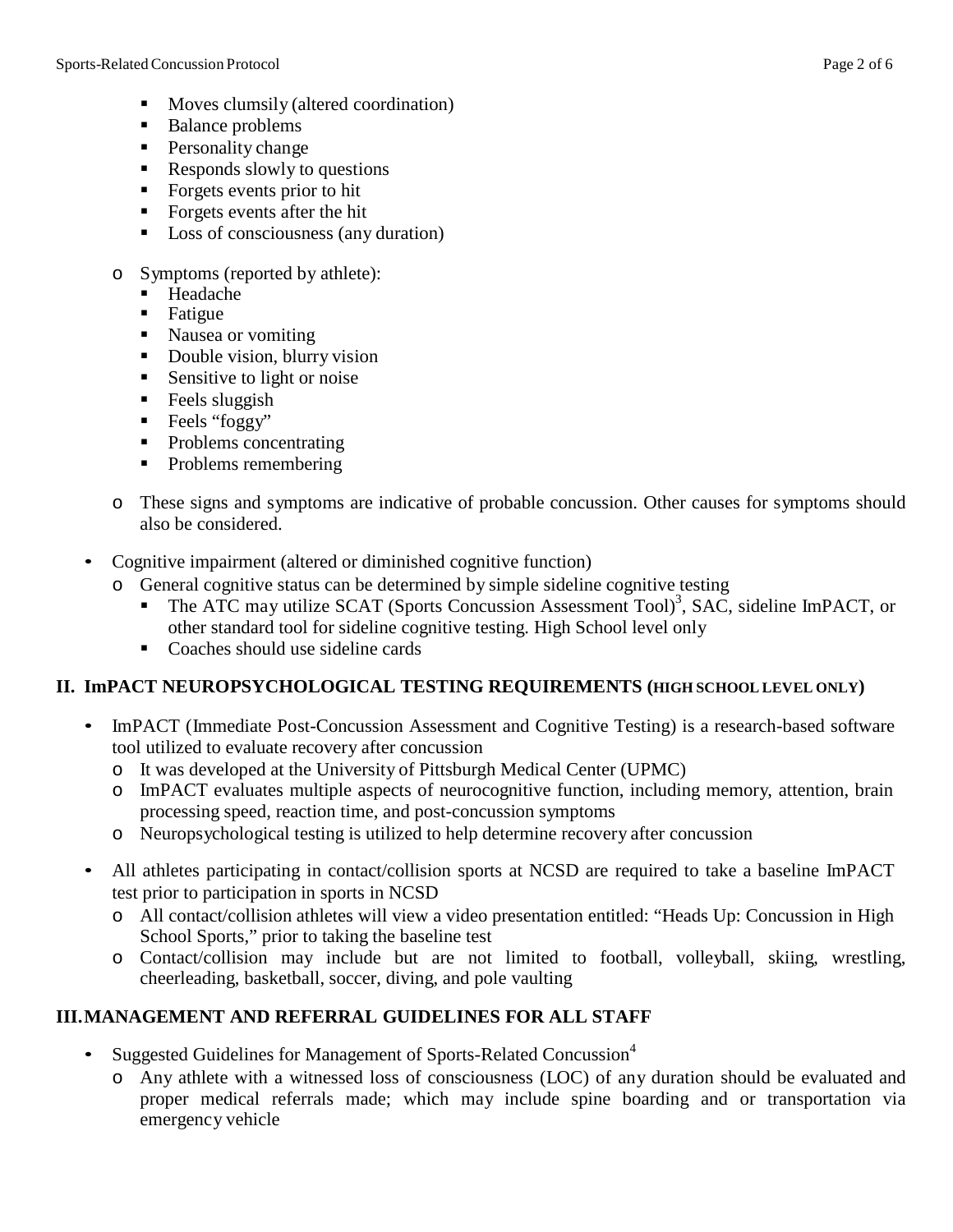- o Any athlete who has symptoms of a concussion, and who is not stable (i.e., condition is changing or deteriorating), is to be transported immediately to the nearest emergency department. This may be via emergency vehicle.
- o An athlete who exhibits any of the following symptoms should be transported immediately to the nearest emergency department, via emergency vehicle
	- deterioration of neurological function
	- decreasing level of consciousness
	- decrease or irregularity in respirations
	- decrease or irregularity in pulse
	- unequal, dilated, or unreactive pupils
	- any signs or symptoms of associated injuries, spine or skull fracture, or bleeding
	- mental status changes: lethargy, difficulty maintaining arousal, confusion or agitation
	- seizure activity
	- cranial nerve deficits
- An athlete who is symptomatic but stable, may be transported by his or her parents. The parents should be advised to contact the athlete's primary care physician, or seek care at the nearest emergency department, on the day of the injury.
	- o ALWAYS give parents the option of emergency transportation, even if you do not feel it is necessary

# **IV.PROCEDURES FOR THE CERTIFIED ATHLETIC TRAINER (ATC)**

- The ATC will assess the injury, or provide guidance to the coach if unable to personally attend to the athlete
	- o Immediate referral to the athlete's primary care physician or to the hospital will be made when medically appropriate (see section III)
	- o The ATC will perform serial assessments following recommendations in the NATA Statement, and utilize the SCAT5 (Sport Concussion Assessment Tool), as recommended by the Berlin Statement, or Vestibular/Ocular-Motor Screening (VOMS) for concussion, or sideline ImPACT, if available. The ATC will notify the athlete's parents and give written and verbal home and follow-up care instructions
- The ATC will notify the school personnel of the injury, so appropriate follow up care can be initiated when deemed necessary.
	- o The ATC will continue to provide coordinated care with the school personnel for the duration of the injury
	- o The ATC will communicate with the athlete's guidance counselor regarding the athlete's neurocognitive and recovery status, if needed
- The ATC is responsible for administering post-concussion ImPACT testing
	- o The initial post-concussion test will be administered within 48-72 hours post-injury, whenever possible
	- o Repeat post-concussion tests will be given at appropriate intervals, dependent upon clinical presentation
	- o The ATC will review post-concussion test data with the athlete and the athlete's parent
- The ATC will forward testing results to the athlete's treating physician, with parental permission and a signed release of information form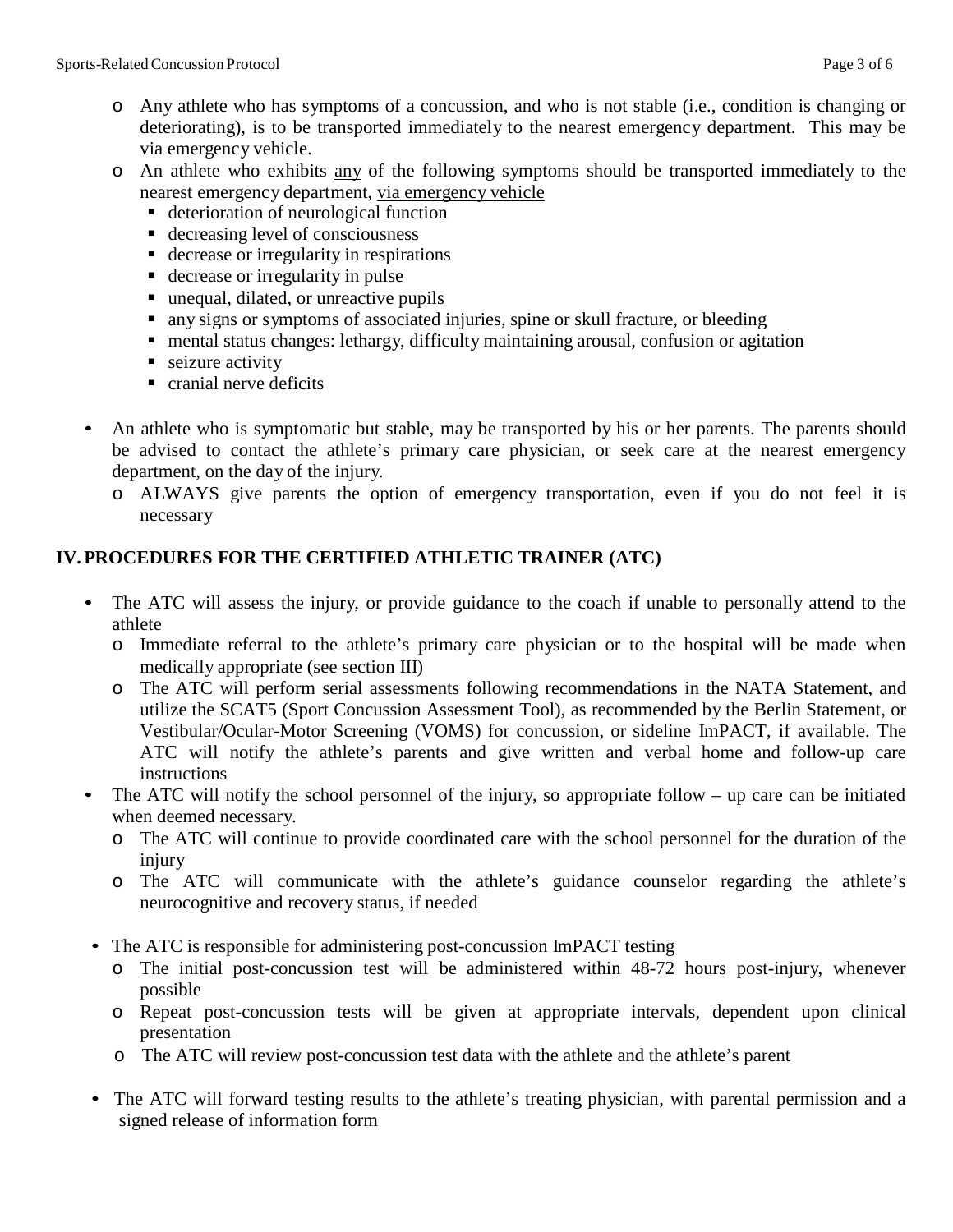- The ATC or the athlete's parent may request that a neuropsychological consultant review the test data. The athlete's parents will be responsible for charges associated with the consultation.
- The ATC will monitor the athlete, and keep the school personnel informed of the individual's symptomatology and neurocognitive status, for the purposes of developing or modifying an appropriate health care plan for the student-athlete
- The ATC is responsible for monitoring recovery and coordinating the appropriate return to play activity progression
- The ATC will maintain appropriate documentation regarding assessment and management of the injury.

## **V. GUIDELINES AND PROCEDURES FOR COACHES**

#### **Recognize, Remove, Refer**

#### •**Recognize** concussion

- o All coaches should become familiar with the signs and symptoms of concussion that are described in section I.
- o Very basic cognitive testing should be performed to determine cognitive deficits.
- o Refer to sideline cards

#### •**Remove** from activity

o If a coach suspects the athlete has sustained a concussion, the athlete should be removed from activity until evaluated medically.

#### **Any athlete who exhibits signs or symptoms of a concussion should be removed immediately, assessed, and should not be allowed to return to activity that day.**

#### •**Refer** the athlete for medical evaluation

- o Coaches should report all head injuries to a NCSD Certified Athletic Trainer (ATC), administrator, or nurse, as soon as possible, for medical assessment and management, and for coordination of home instructions and follow-up care (Appendix A). If the nurse is not notified directly ATC or administrator will inform the school nurse of the incident.
	- NCSD Certified Athletic Trainers (ATC) can be reached at Kelly Walsh High School 262-2544 or Natrona County High School 315-4955.
	- The coach (ATC if applicable) will be responsible for contacting the athlete's parents and providing follow-up instructions (Appendix A).
- o Coaches should seek assistance from the host site medical personnel if at an away contest.
- o If a NCSD ATC is unavailable, or the athlete is injured at an away event, the coach is responsible for caring for and notifying the athlete's parents of the injury.
	- Contact the parents to inform them of the injury and make arrangements for them to pick the athlete up at school.
	- Contact school personnel (Administrator, Athletic Director (AD), or Athletic Facilitator) to inform them of the injury.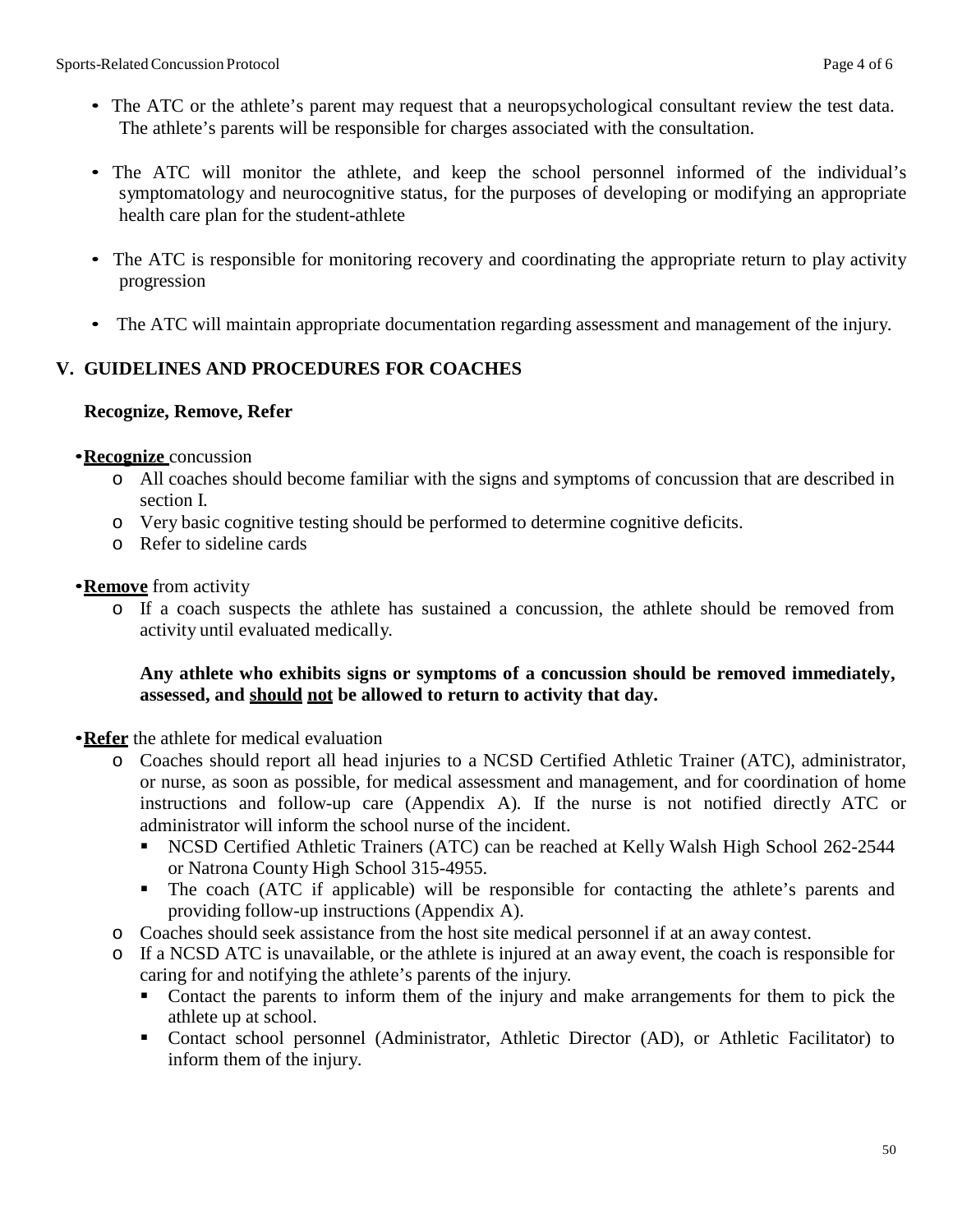- Contact the ATC (if appropriate) at the above number, with the athlete's name and home phone number, so that follow-up can be initiated. Additional copies are available from the ATC
- Remind the athlete to report directly to the ATC (if appropriate) on the day he or she returns to school after the injury
- o In the event that an athlete's parents cannot be reached, and the athlete is able to be sent home (rather than directly to MD):
	- The Coach (ATC if applicable) should ensure that the athlete will be with a responsible individual, who is capable of monitoring the athlete and understanding the home care instructions (Appendix A0, before allowing the athlete to go home
	- The Coach (ATC if applicable) should continue efforts to reach the parent
	- If there is any question about the status of the athlete, or if the athlete is not able to be monitored appropriately, the athlete should be referred to the emergency department for evaluation. A coach (ATC if applicable) should accompany the athlete and remain with the athlete until the parents arrive.
	- Athletes with suspected head injuries should not be permitted to drive home

## **VI.FOLLOW-UP CARE OF THE ATHLETE DURING THE SCHOOL DAY**

#### • **Responsibilities of the School Nurse after notification of student's concussion**

- o The athlete will be instructed to report to the school nurse upon his or her return to school. The school nurse will:
	- Re-evaluate the athlete utilizing a graded symptom checklist
	- Provide an individualized health care plan based on both the athlete's current condition, and initial injury information provided by the administrator, AD, ATC or parent
- o The nurse will notify the student's guidance counselor and teachers of the injury
- o The nurse will notify the student's P.E. teacher immediately that the athlete is restricted from all physical activity until further notice
- o If the school nurse receives notification of a student-athlete who has sustained a concussion from someone other than the ATC (athlete's parent, athlete, physician note), the ATC should be notified as soon as possible, so that an appointment for ImPACT testing can be made **(high school level only**)
- o Monitor the athlete on a regular basis during the school day
- Responsibilities of the Guidance Counselor
	- o Monitor the student closely and recommend appropriate academic accommodations for students who are exhibiting symptoms of post-concussion syndrome
	- o Communicate with school health office on a regular basis, to provide the most effective care for the student

## **VII. RETURN TO PLAY (RTP) PROCEDURES AFTER CONCUSSION**

- Returning to participate on the same day of injury
	- o An athlete who exhibits signs or symptoms of concussion, or has abnormal cognitive testing, should not be permitted to return to play on the day of the injury. Any athlete who denies symptoms but has abnormal sideline cognitive testing should be held out of activity.
	- o "When in doubt, hold them out."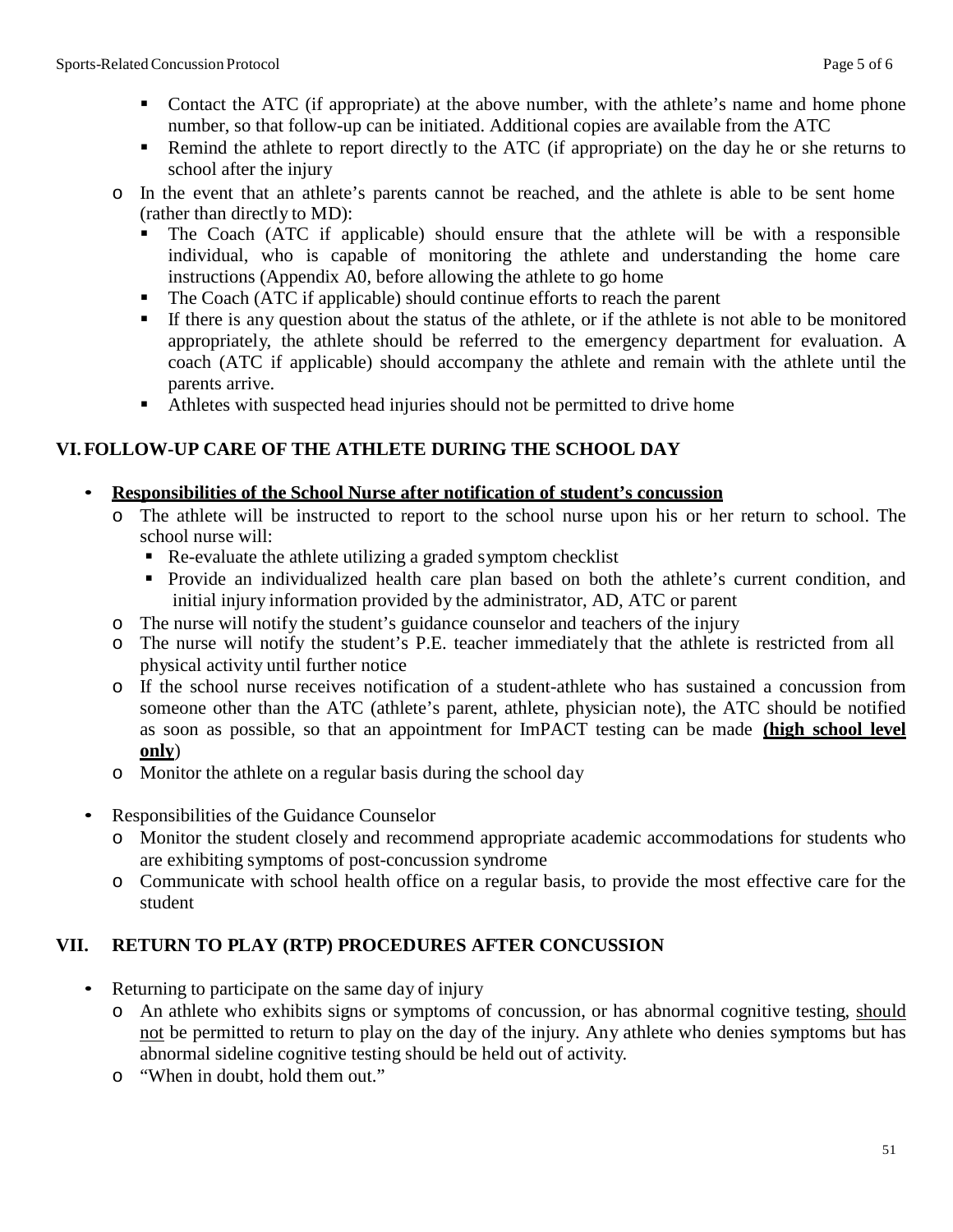- Return to play after concussion
	- o The athlete must meet all of the following criteria in order to progress to activity:
		- Asymptomatic at rest and with exertion (including mental exertion in school) AND
		- Within normal range of baseline on post-concussion ImPACT testing o If an athlete hasn't completed ImPACT testing athlete must be asymptomatic for 7 days

#### (**high school level only**)

 Have written clearance from primary care physician or specialist (athlete must be cleared for

progression to activity by a physician other than an Emergency Room

#### physician)

- o Once the above criteria are met, the athlete will be progressed back to full activity following a stepwise process, under the supervision of the school nurse (or ATC if applicable)
- o Progression is individualized, and will be determined on a case by case basis
	- o Factors that may affect the rate of progression include: previous history of concussion,
		- duration and type of symptoms, age of the athlete, and sport/activity in which the athlete
		- participates
	- o An athlete with a prior history of concussion, who has had an extended duration of symptoms, or one who is participating in a collision or contact sport should be progressed more slowly

#### **If the athlete experiences post-concussion symptoms during any phase, the athlete should drop back to the previous asymptomatic level and resume the progression after 24 hours.**

o The school nurse (or ATC if applicable) and athlete will discuss appropriate activities for the day.

The athlete will be given instructions regarding permitted activities

o The athlete should see the school nurse (or ATC if applicable) daily for reassessment and instructions until he or she, has progressed to unrestricted activity

| Stage | Aim                          | Activity                                                                                  | Goal of each step                                                   |
|-------|------------------------------|-------------------------------------------------------------------------------------------|---------------------------------------------------------------------|
|       | Symptom limited activity     | Daily activities that don't promote symptoms                                              | Gradual reintroduction of<br>work/school activities                 |
|       | Light aerobic exercise       | Walking or stationary cycling at slow to<br>medium pace. No resistance training           | Increase heart rate                                                 |
| ٦     | Sport-specific exercise      | Running or skating drills. No head impact<br>activities                                   | Add movement                                                        |
| 4     | Non-contract training drills | Harder training drills, eg, passing drills. Mays<br>start progressive resistance training | Exercise, coordination and increased<br>thinking                    |
| 5     | Full contact practice        | Following medical clearance, participate in<br>normal training activities                 | Restore confidence and asses<br>functional skills by coaching staff |
|       | Return to sport              | Normal game play                                                                          |                                                                     |

**Graduated return-to-sport (RTS) strategy-Berlin Statement 2016**

<sup>1</sup>McCrory P, et al. "Consensus Statement on Concussion in Sport-5<sup>th</sup> International Conference, Berlin 2016"*British Journal of Sports Medicine 2017; 51:838-847.* <sup>2</sup>

<sup>2</sup>Guskiewicz KM, et al. National Athletic Trainers' Association Position Statement: Management of Sport-Related Concussion. *J Athl*

*Train*. 2004;39(3):280-297. <sup>3</sup>

 ${}^{3}$ McCrory P, et al

Guskiewicz KM, et al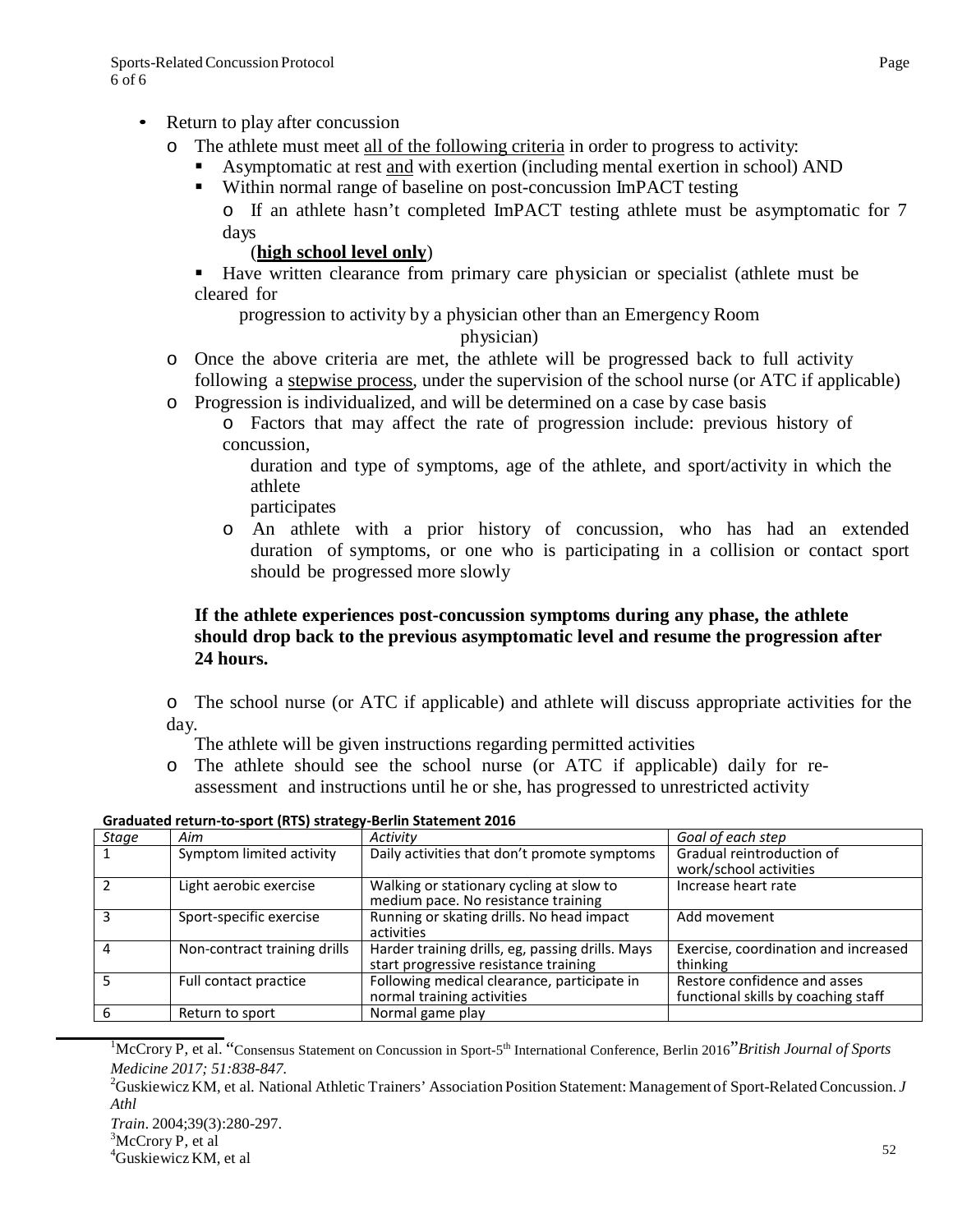

# **APPENDIX A**

## **HEAD INJURY/CONCUSSION NOTIFICATION**

| Name of Athlete | Date of Injury                                                                                                                                                                                | Sport                        |
|-----------------|-----------------------------------------------------------------------------------------------------------------------------------------------------------------------------------------------|------------------------------|
| Home Phone      | Parent/Guardian Name                                                                                                                                                                          |                              |
|                 | Your son/daughter has sustained a head injury while participating in<br>. Conservation de met became children mett ceremot beim an eine dem sfemete inime. Dieses bename leitete chamment fan | In some instances, the signs |

of a concussion do not become obvious until several hours or even days after the injury. Please be especially observant for the following signs and symptoms:

- 1. Headache (especially one that increases in intensity)\*
- 2. Nausea and vomiting\*
- 3. Difference in pupil size from right to left eye, dilated pupils\*
- 4. Mental confusion/behavior changes
- 5. Dizziness
- 6. Memory loss
- 7. Ringing in the ears
- 8. Changes in gait or balance
- 9. Blurry or double vision\*
- 10. Slurred speech\*
- 11. Noticeable changes in the level of consciousness (difficulty awakening, or losing consciousness suddenly)\*
- 12. Seizure activity\*
- 13. Decreased or irregular pulse OR respiration\*

#### **\* Seek medical attention at the nearest emergency department**

The best guideline is to note symptoms that worsen, and behaviors that seem to represent a change in your son/daughter. If you have any questions or concerns at all about the symptoms you are observing, contact your family physician for instructions, or seek medical attention at the closest emergency department. Otherwise, you can follow the instructions outlined below:

- **·** Use acetaminophen (Tylenol) for headaches **·** Check eyes with a flashlight **·** Drink alcohol
- 
- 
- **·** Use ice pack on head & neck as needed for comfort
- **·** Rest (no strenuous activity or sports)

#### **IT is OK to: There is NO need to: Do NOT: Do NOT:**

- 
- 
- 
- 

- 
- **·** Eat a light diet **·** Wake up every hour **·** Drive while symptomatic
- **·** Go to sleep **·** Test reflexes **·** Exercise or lift weights
	- **·** Stay in bed **·** Take ibuprofen, aspirin, naproxen or other non-steroidal anti-inflammatory medication